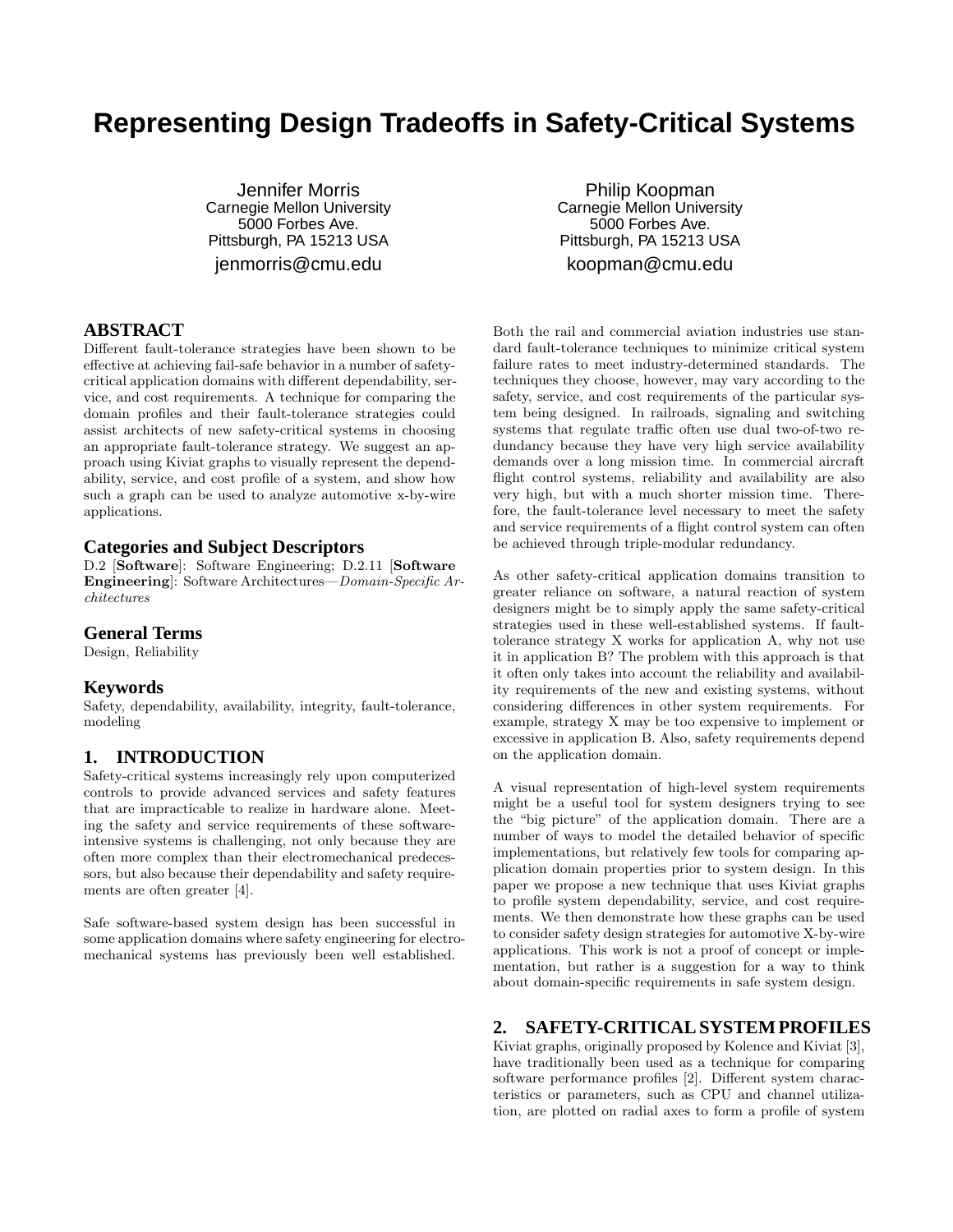

Figure 1: Kiviat graph for rail signaling & switching system

behavior. System architects can compare the profiles of different systems to reason about their observed and expected behavior. Kiviat graphs can also provide some insight into application domain-specific requirements for safety-critical systems.

Figures 1 and 2 show Kiviat graphs of the domain requirements of a rail signaling and switching system and a rail car. Although there may be additional system characteristics that could provide additional insight for system architects, in this analysis we choose to focus on six different system parameters that impact system design choices: individual system cost, total annual production cost, annual production, mission time, dispatchability, and reliability expressed as a mean time to failure (MTTF). These numbers are approximations based on industry estimates and used solely to make order-of-magnitude comparisons.

The individual system cost, annual production, and total annual cost (which is the product of the first two parameters) refer to the encompassing system (e.g., the aircraft, the rail vehicle, the rail control infrastructure, etc.). The total annual cost of production can be considered a general approximation of the upper-bound for software costs, since these are amortized over all units produced. Likewise, the individual system cost can approximate the upper bound on the hardware cost of the system. In other words, if the system were entirely composed of hardware then the system cost would be the hardware cost. If the system were entirely composed of software, the entire cost of producing all systems would equate to the software cost.

The mission time is the expected length of operation of one mission for the system. Dispatchability and MTTF are dependability measures, where dispatchability refers to the availability to begin a mission (i.e., no faults have occurred in the system at the time the mission starts), and MTTF is the reliability requirement of the system.

The following two sections describe the domain profiles of



Figure 2: Kiviat graph for a rail car

two domains often cited as examples of software system safety: rail and commercial aviation. The different safety, service, and cost requirements of these two domains have resulted in different approaches to fault-tolerance. The third section compares the profiles of these systems to two possible domain profiles for automotive x-by-wire applications to identify similarities that can help guide architectural design decisions in these new systems.

#### **2.1 Rail**

The rail industry has been involved in safety-critical system design long before the introduction of computers. In rail systems, the greatest hazards involve collisions between trains. Although careful scheduling of routes can avoid many opportunities for hazards to occur, a safety system is needed to identify and prevent unexpected collisions from occurring. Traditionally, this safety system consisted of human operators to manually switch tracks and signal safe routes and mechanical interlocks to physically prevent the operators from doing otherwise. Examples of mechanical interlocks include physical connections between the track and the signals that prohibit unconnected rails from being marked as clear, and locking bolts to prevent track switching under a stationary car.

Over the years, railways have turned to computer control systems to reduce the reliance on human operators and provide more efficient operation. Advancements in hardware (processors, sensors, actuators, etc.) and software allow more complex scheduling of routes to better utilize track resources. Although some mechanical interlocks remain in these systems, many systems also rely on software-based systems to prevent hazards.

In the event of a system fault, a safe failure state for the signaling and switching system could be the cessation of all railroad traffic. If no cars are allowed to move, then there would be no possibility of a collision between cars. In this case, a fault-tolerant design could be a single two-of-two system. However, service requirements of the system are much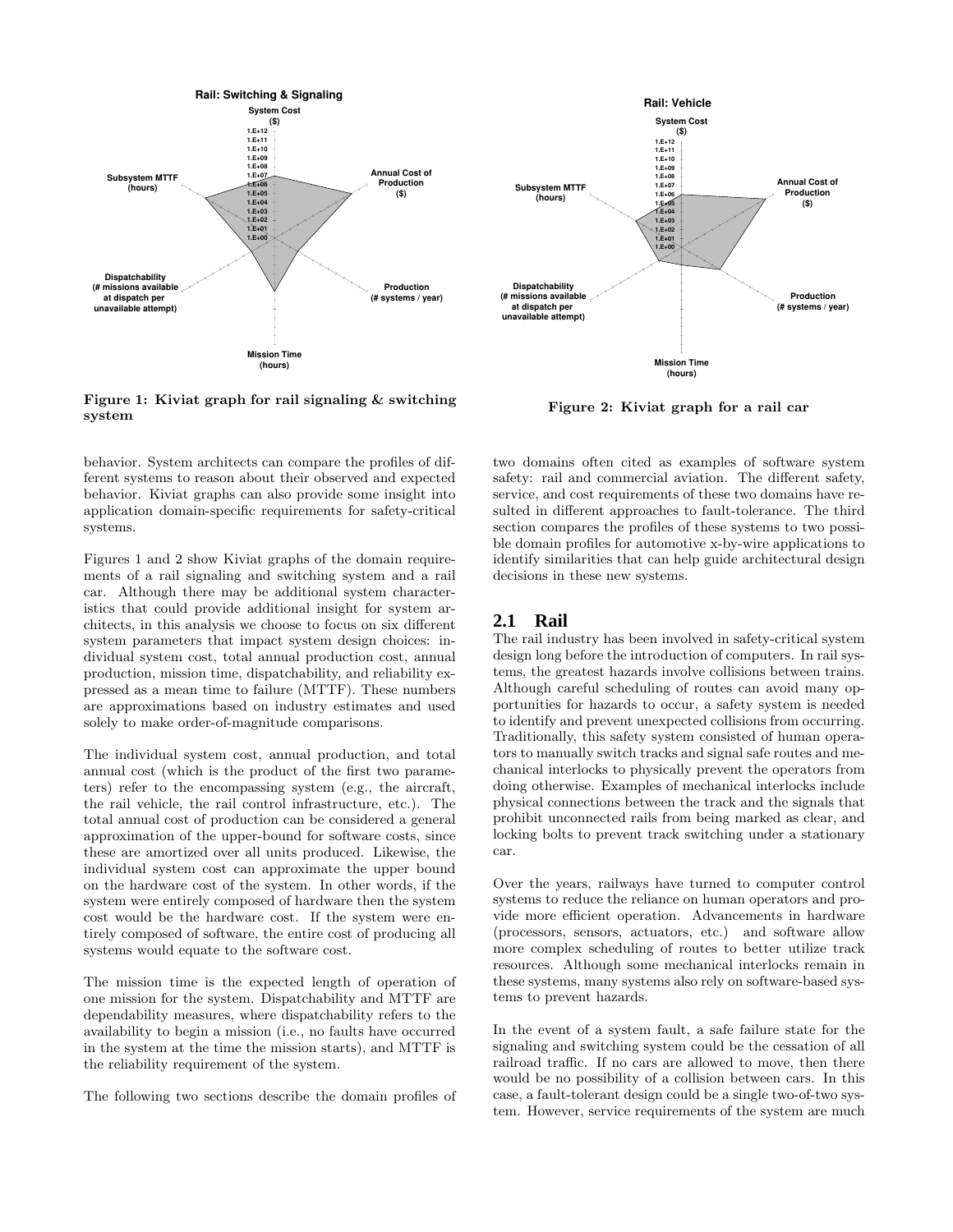

Figure 3: Kiviat graph for commercial flight control system

higher. Often, such systems are expected to operate continuously for tens of years, despite failures of individual components. For this reason, such systems are typically designed as dual two-of-two systems. When one two-of-two system detects a fault, operations can continue with the other while the faulty component is repaired.

The rail cars themselves, which are also generally safe when physically stopped, do not have to meet the availability standards of the signaling system and are typically built using a single two-of-two system. This is important because in general each signaling and switching system corresponds to several individual cars. The signaling and switching system of the Bay Area Rapid Transit System (BART)in California controls approximately 600 cars [1]. Recently the Advanced Automatic Train Control system was upgraded at a contracted cost of \$45 million. The additional cost of the dual two-of-two system is more easily managed when the cost of the overall system is high and the production is low. The cost of a car for the BART system is approximately \$2 million. Note in the Kiviat charts for each system, although the individual unit cost of the signaling and switching system is higher than that for the cars, the overall total production cost of the cars is an order of magnitude higher due to the higher production numbers. This is interesting because it may indicate that although the signaling and switching system can afford higher hardware costs, it may be more restricted on software costs than rail cars.

## **2.2 Commercial Aviation**

Commercial aviation has also cultivated safe system design before and after the introduction of software-based systems. Like rail signaling and switching systems, the reliability requirements for avionic flight control systems are also quite high, with MTTF on the order of  $10^{-9}$  failures per hour. In contrast to rail control systems, flight control systems must continue to operate in the presence of system faults. Stopping an aircraft abruptly in mid-flight is not a viable fail-safe strategy. Therefore, high reliability requirements are mandated by system safety considerations, not just service requirements. The mission time over which aircraft

must operate without critical failures is a relatively small ten or twenty hours. A Kiviat graph of the domain requirements for aviation flight control systems is shown in figure 3. A comparison of this domain profile with that of the rail switching and signaling system indicates that the requirements of both domains are similar, with exception of the mission time which is much higher for the rail control system.

To achieve reliability requirements, aviation controls are often triple-modular redundant. In the event of a fault, the system continues to operate with full service until the end of a mission. Repair of the faulty component is not required during the mission, but must, in most cases, be completed before the next mission for dispatchability. For commercial aircraft an average flight cancellation rate due to all sources is perhaps 1-2% [5]. It seems reasonable to assume that the flight cancellation due to failed redundant units in the aircraft should be no more than one tenth of this (0.1-0.2%).

Triple-modular redundant systems tend to have high unit costs because they require extra hardware. For aircraft, this cost is acceptable because the overall system cost is also high (hundreds of millions of dollars). It is interesting to note that both the total annual cost of production and the individual system cost of commercial aircraft are each approximately ten times greater than the same values of a rail signaling and switching system. This may indicate that the cost of both hardware and software in commercial aircraft can reasonably be expected to be greater than that of rail control systems.

# **2.3 Automotive X-by-Wire**

The automotive industry has recently begun transitioning safety-critical subsystems to computerized control. Historically these systems have achieved safety through mechanical back-ups. However, the potential for new features and reduced cost have motivated the elimination of these backups in favor of systems that are completely computer controlled (X-by-wire). The problem with removal of physical safety mechanisms in these systems is that the underlying com-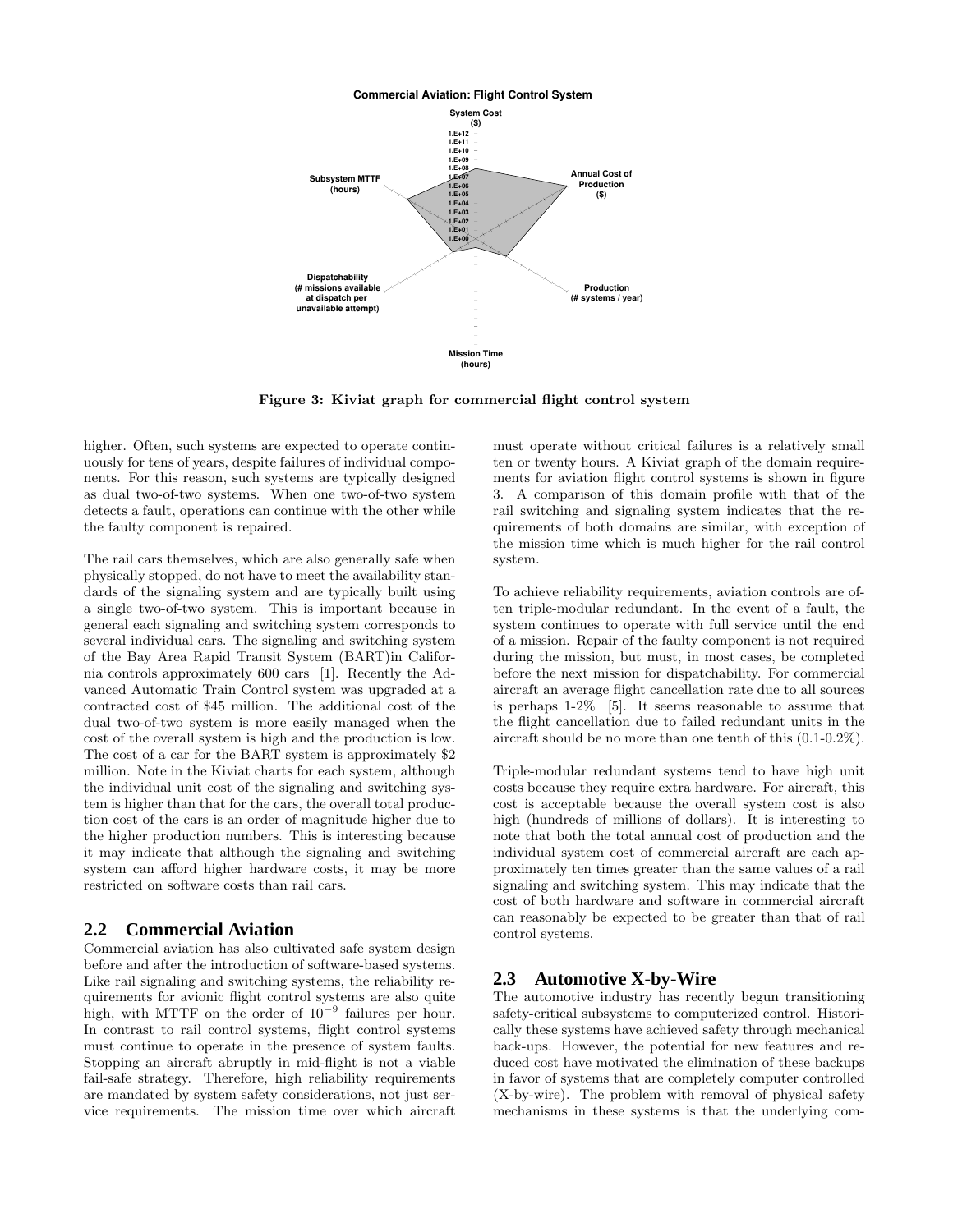

Figure 4: Kiviat graph for automotive steer-by-wire (and brake-by-wire w/o backup)

puter architecture often does not contain adequate faulttolerance to maintain system safety alone. For that reason, it may be necessary to architect some automotive X-by-wire subsystems to include more robust fault-tolerance.

The domain profiles of two types of automotive subsystems are presented in figures 4 and 5. The first, a steer-by-wire system, must provide continuous service in the presence of system faults to maintain system safety, and therefore has very high reliability requirements, on the order of 10<sup>−</sup><sup>9</sup> -  $10^{-10}$  failures per hour. It is also reasonable to assume that consumer demands place a much higher dispatchability requirement on cars than on planes, given that the number of replacement vehicles available to an individual driver is much lower. We estimate an expected mission cancellation rate due to system faults should be approximately ten times lower than for aircraft (0.01-0.02%).

The second, a throttle-by-wire system, can remain safe after a component fault by stopping operation. A car in motion when the throttle is lost will not grind to an abrupt stop, but rather will gradually slow down, often allowing time for the driver to maneuver to the side of the road. Although it is possible to come up with extreme scenarios where this might be problematic, it is reasonable to consider this a "safe" system behavior. Therefore, the throttle might only require a MTTF of 10<sup>−</sup><sup>6</sup> failures per hour.

In the case of brake-by-wire, a separate parking/emergency brake may exist to provide a mechanical back-up for the service brakes. The idea is that if the brakes fail while the vehicle is moving, the driver can still engage the parking/emergency brake to bring the vehicle to a stop. In this architecture, both service brake and parking/emergency brake profiles might resemble that of the throttle. If a separate parking/emergency brake is not available, the brakeby-wire subsystem profile would be similar to that of the more critical steer-by-wire subsystem.

When the domain profiles for the two types of automotive



Figure 5: Kiviat graph for automotive throttle-bywire (and brake-by-wire w/backup)

X-by-wire systems are compared with those of the rail and aviation applications, it is clear that automotive domain requirements do not map one-to-one with either system. The steer-by-wire system has reliability and mission time requirements that are quite similar to the aviation flight control system. This may indicate that similar fault-tolerance mechanisms (i.e., triple modular redundancy) is necessary to maintain safety in these systems. However, the Kiviat graphs also indicate that the unit cost of automobiles is much smaller, and the production numbers much higher than those of commercial aircraft. This increases the overall impact on system cost of the hardware redundancy needed for TMR. For the automotive x-by-wire applications with lower reliability requirements, some of the less expensive techniques used in rail cars may be more appropriate.

Another interesting observation stemming from the Kiviat graphs is that the total annual cost of the flight control system is ten times greater than the total cost of the rail and automotive domains. If we assume that the total software budget cannot exceed this amount, it is possible that the maximum allowable expenditure on safety-critical software for automotive and rail applications might be much lower than that used in commercial avionics. A triple modular redundant flight control system with voting is likely to be more complex, and therefore more costly to verify and validate, than two-of-two fail-silent systems in rail cars or dual two-of-two fail-operational in rail signaling and switching. For automotive applications with service and dependability demands similar to aviation applications, this may require limits on system complexity to reduce software development, verification and validation costs.

## **3. CONCLUSIONS**

This paper has presented a possible technique for comparing application domain properties and demonstrated its use in the comparison of three general safety-critical application domains. The main purpose of such a tool would be to provide system architects with a structured way of comparing attributes of different application domains prior to